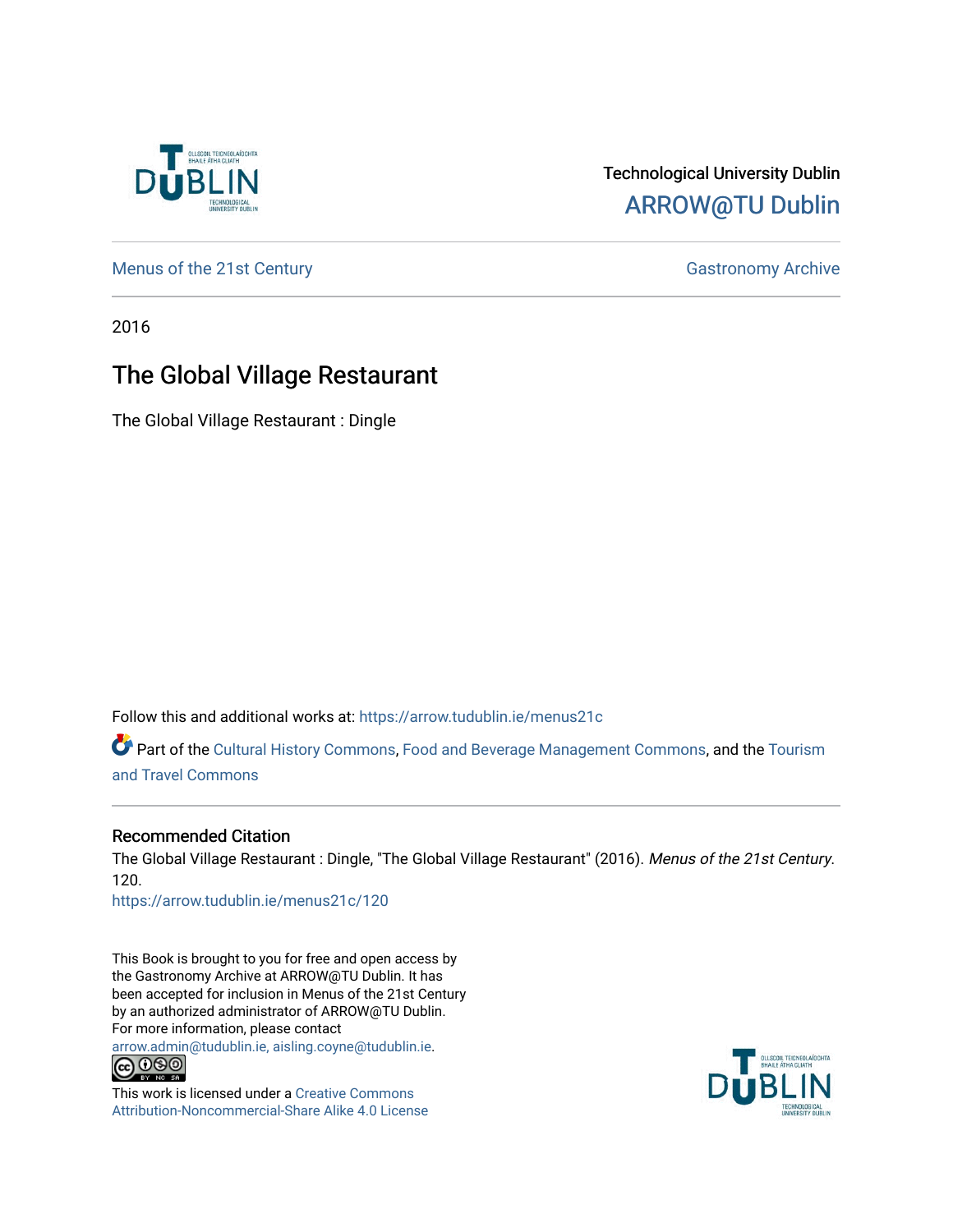#### **Global Village Restaurant Dingle Sample Menus 2016**

#### **Sample Starters**

Broccoli and Crozier Blue cheese soup. 5 (L)

Crab and whiskey bisque. 6 (L)

Ardsallagh Goats cheese mousse, walnuts, roast beets, apple salad, thyme tuille. 10

Organic Green salad from our garden with grain mustard dressing and Dingle Peninsula cheese.  $10$  (L)

Skeaghanore Duck liver parfait, home smoked Duck breast, confit Duck leg rillete, garden greens, spiced apple chutney. 12 (L)

Half dozen Glenbeigh Oysters (Gigas) served natural with red wine vinegar and shallot dressing. 12

Crisp Bantry Bay Scallops, potato cake, slow cooked hens egg, cucumber relish, tarragon hollandaise. 12

Trio of Dingle Bay Crab: Crab parfait, bisque shot, crabmeat and apple salad, Dingle Gin and cucumber pickle, seaweed cracker. 12 (L)

Mackerel three ways: crisp Mackerel fillet, parfait and ceviche, roquette salad , rape seed oil mayonnaise. (L) 12

 $(L)$  = Local produce from the Dingle Peninsula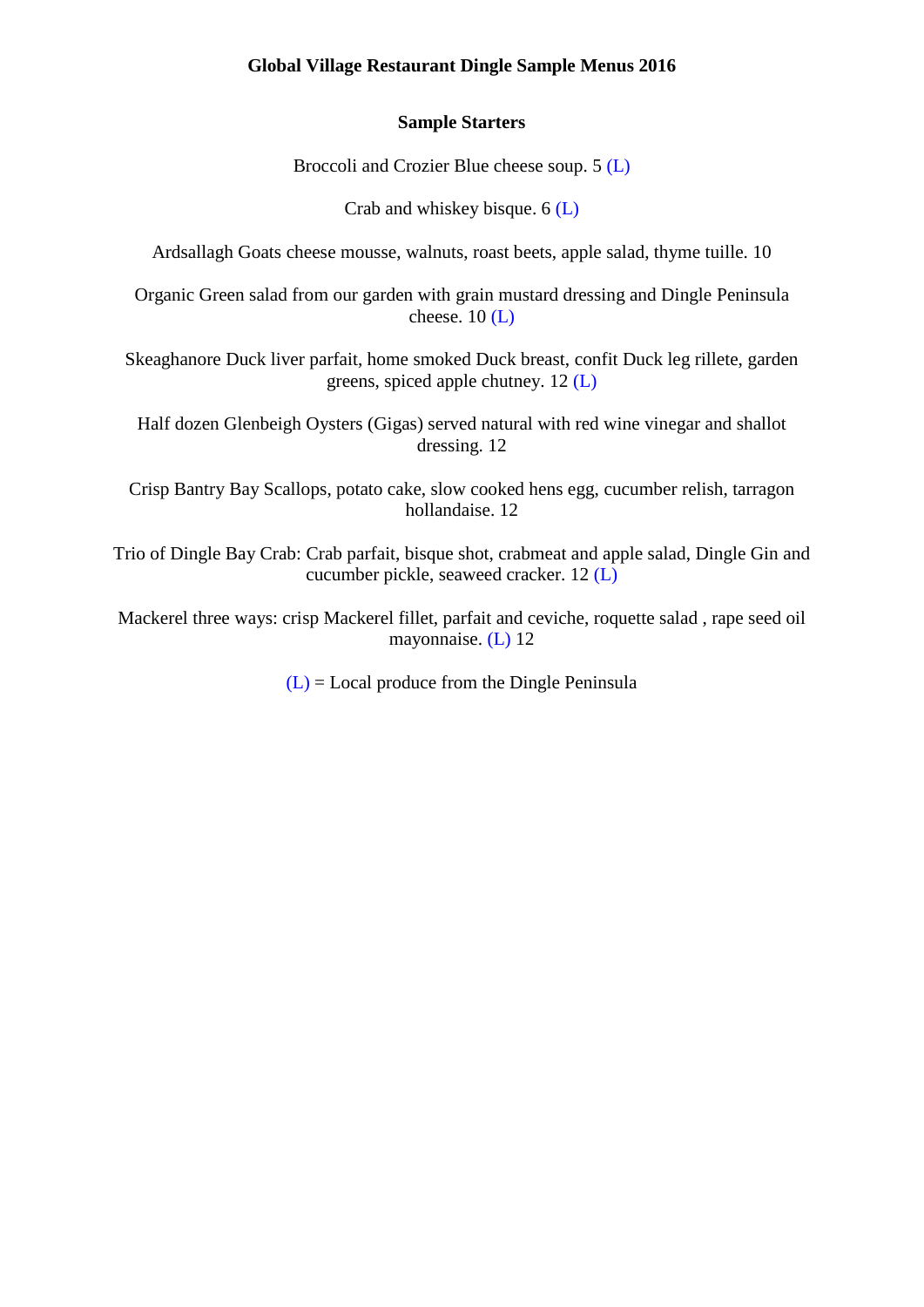#### **Sample Main Courses**

Duo of Turbot and John Dory, garden spinach, sage and onion polenta,chive cream. 28 (L)

Mackerel fillets, garlic Crab claws, sugar snap peas, duck fat roast potatoes, lobster cream. 24 (L)

Hake, potato cakes, carrot puree, Castlegregory chorizo, tarragon hollandaise. 24 (L)

Bantry Bay Scallops, Ashes white pudding, pea puree, pickled cucumber, apple crisps, oregano cream. 28

Monkfish, Dingle Bay Prawns, garden pak choi, boulangere potatoes, fennel and cockle broth. 28 (L)

Whole Blasket Sound Lobster, herb garlic butter, potatoes and salad. 39 (L)

Roast breast of Skeaghanore Duck, rillete of confit Duck leg, Duck hearts, home smoked Duck breast, braised red cabbage, garlic potatoes. 27

West Kerry Lamb plate: crisp belly, lamb rack, homemade sausage, sweet breads, sautéed liver, pearl barley risotto, mint jel. 27 (L)

Fillet of Prime Irish Aged Beef, rillete of Beef cheek, roast shallots, mushroom ketchup, smoked potato puree, port jel. 28 (L)

Crisp sage and onion polenta cakes, garden vegetables, herb pesto. 19 (L)

**(L)=Local produce from the Dingle Peninsula**

**There is also a Tasting Menu**

**(subject to availability)**

**Service charge is not included. Service non compris**

**Gratuities at your own discretion**

**Prices include V.A.T. at 9% on food and 23% on wine**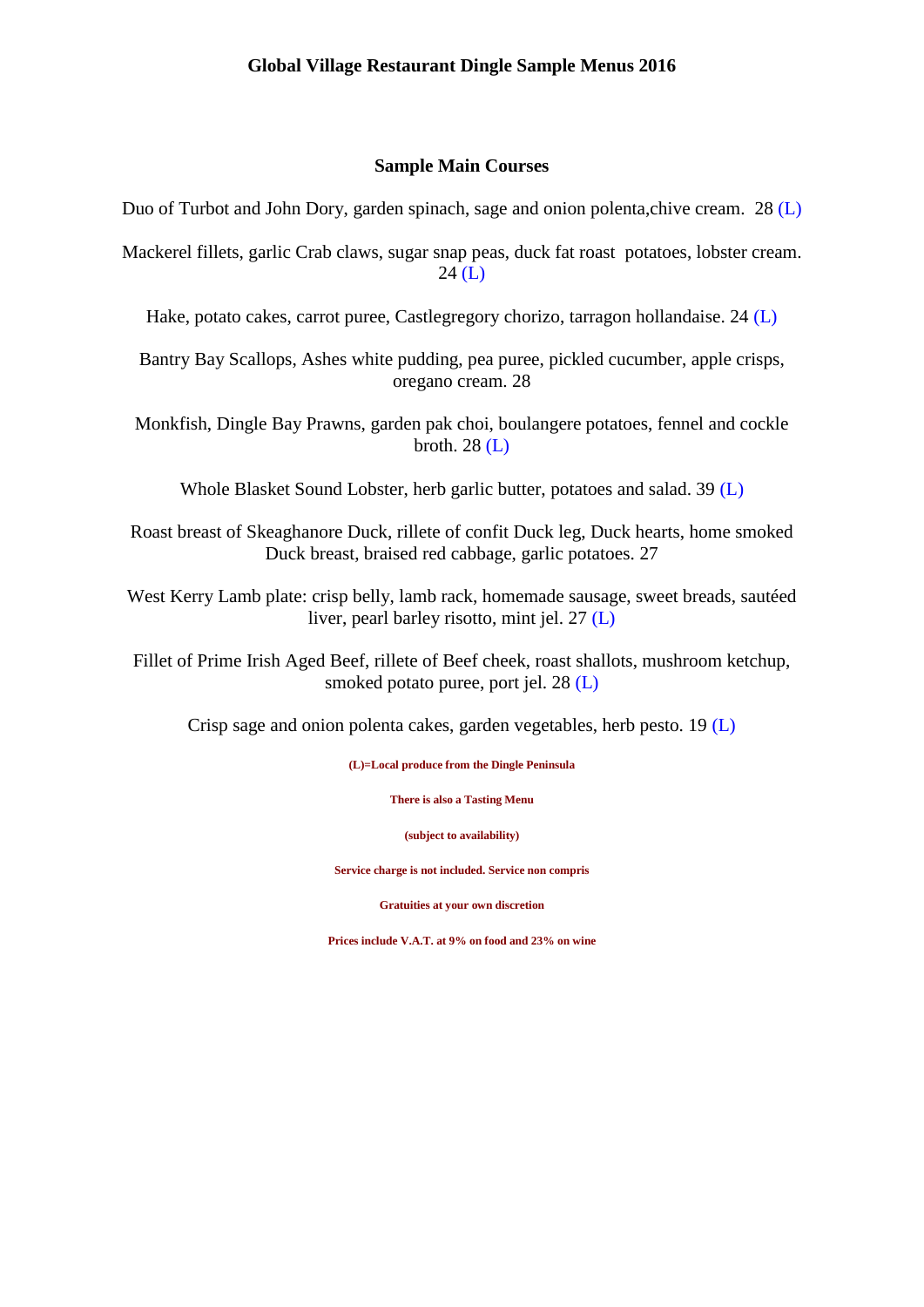## **Sample Tasting Menu**

A selection of the peninsula's finest produce in five tasting plates

Scallops

\* Brill \* Beef

\*

Lamb

\*

Dessert Selection

\*

Tea/Coffee

50 euro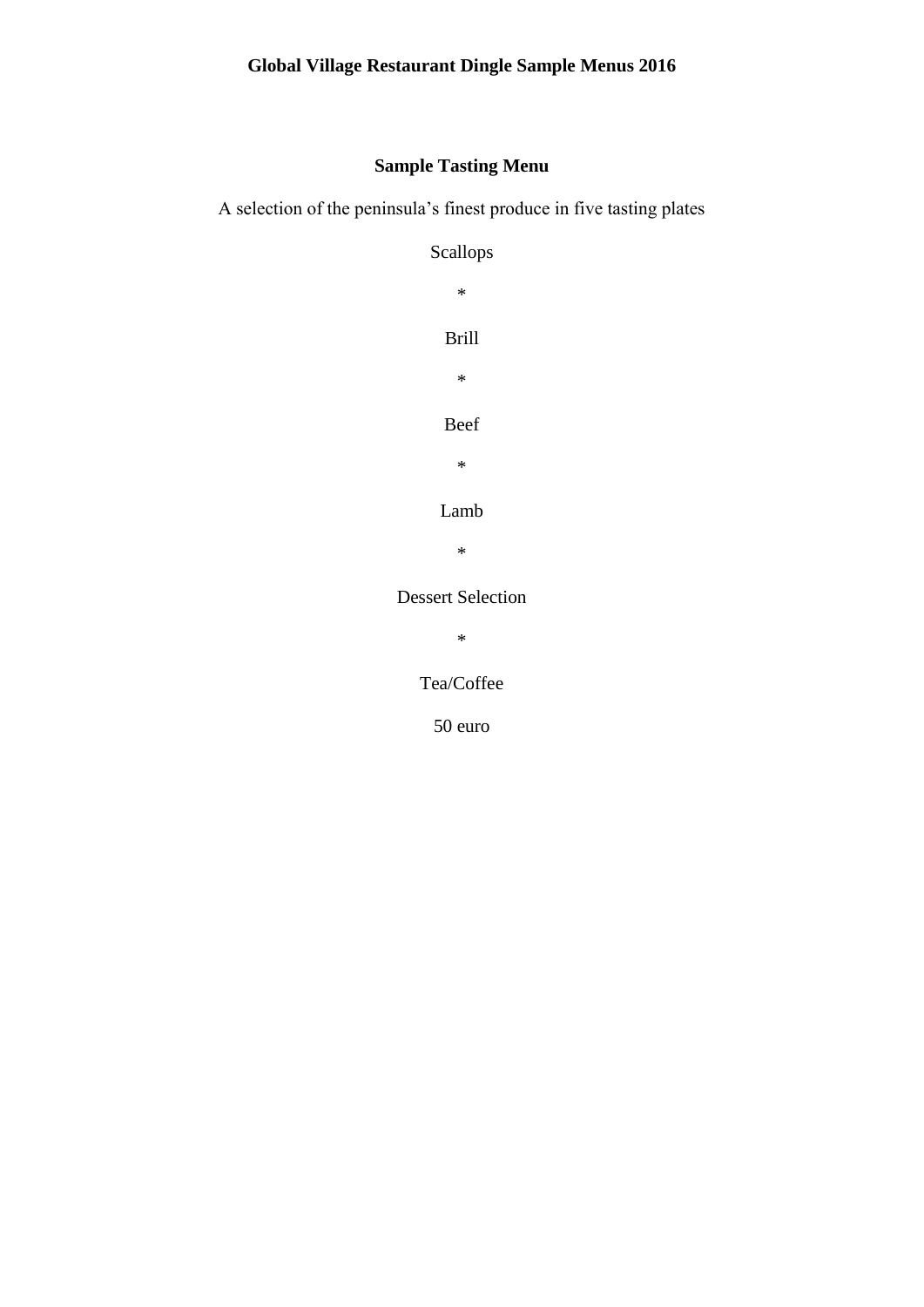#### **SAMPLE EARLY BIRD MENU**

2 courses  $\text{\textsterling}28.003$  courses  $\text{\textsterling}32.00$ 

5.00pm - 6.30pm

Broccoli and Crozier blue cheese soup. (L)

Crab and whiskey bisque. (L)

Ardsallagh Goats cheese mousse, walnuts, apple salad, Dingle Gin and cucumber pickle, thyme tuille.

Skeaghanore Duck liver parfait, home smoked Duck breast, rillette of confit leg ,garden greens, spiced apple chutney.

Organic green salad from our garden with grain mustard dressing and Dingle Peninsula cheese. (L)

Trio of Dingle Crab , Crab parfait ,Crabmeat and apple salad, Bisque shot, Dingle Gin and cucumber pickle, seaweed cracker. (L)

Ox tongue and cheek terrine, white turnip remoulade, onion jel, dressed rocket salad

Hot smoked Pollock, garden spinach, polenta cake, slow cooked hens egg,

hollandaise sauce. (L)

Pollock, duck fat potatoes, garden spinach, Castlegregory chorizo, tarragon hollandaise. (L)

Mackerel fillets, garlic crab claws, mange toute peas, duck fat roast potatoes, lobster cream. (L)

Duo of Turbot and John Dory, roast leek, potato cakes, chive cream.  $66$  supplement (L)

24 hours sous vide Irish Feather blade steak, nettle colcannon, roast shallots, 'Carraigh Dubh' porter glaze. (L)

West Kerry Lamb plate: crisp belly, confit neck fillet, sweet breads, homemade sausage, sautéed liver, pearl barley risotto, mint jel. (L)

Sage and onion polenta cakes, garden vegetables, herb pesto. (L)

Profiteroles filled with hazelnut praline cream, honeycomb, aerated white chocolate,